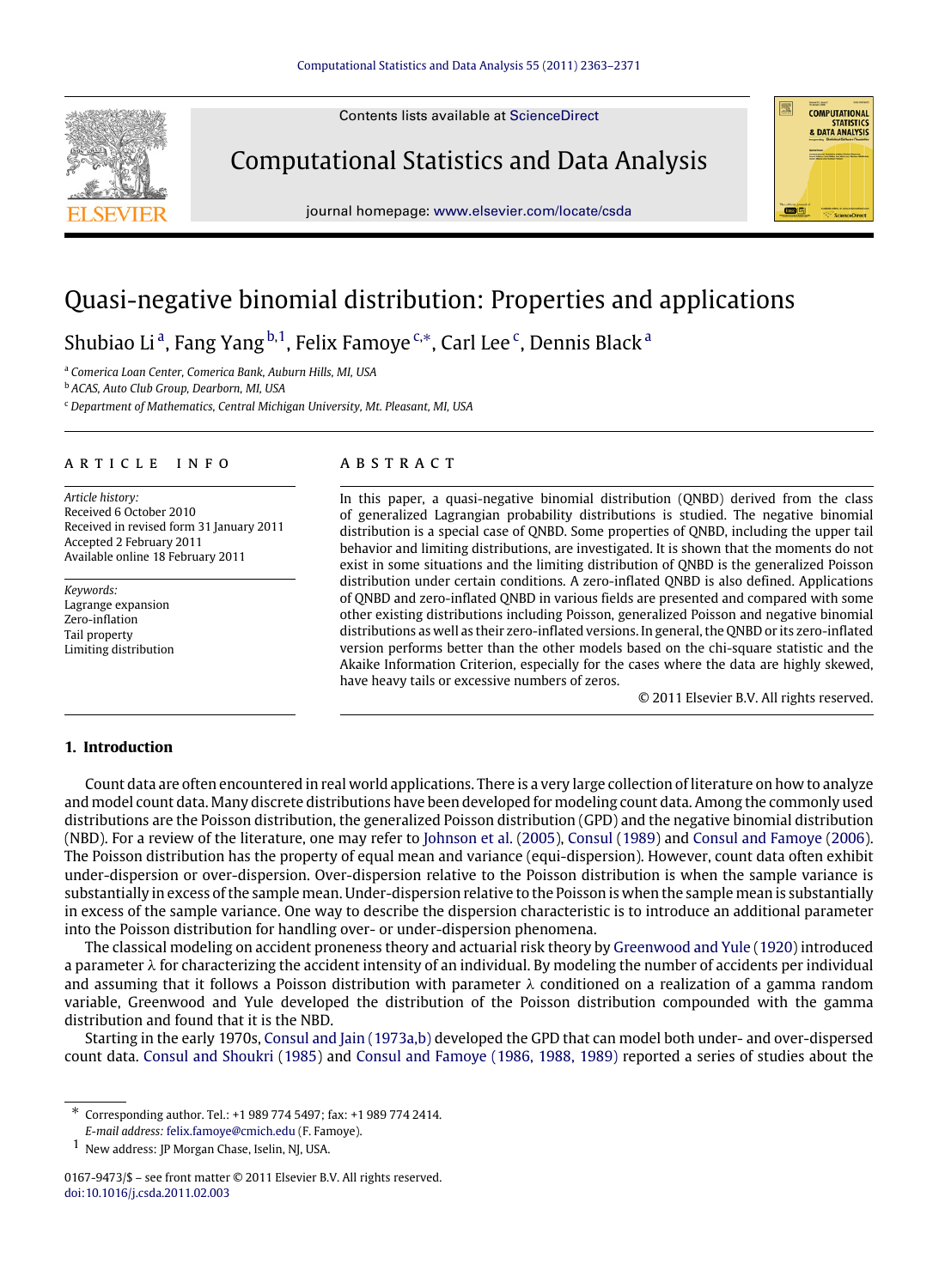properties, estimation and applications of GPD. [Consul](#page--1-9) [and](#page--1-9) [Shenton](#page--1-9) [\(1973\)](#page--1-9) showed that the GPD could be derived from the Lagrangian probability distributions of the first kind. For details on GPD, one may refer to [Consul](#page--1-1) [\(1989\)](#page--1-1) and [Consul](#page--1-2) [and](#page--1-2) [Famoye](#page--1-2) [\(2006\)](#page--1-2).

[Li](#page--1-10) [et al.](#page--1-10) [\(2006\)](#page--1-10) defined the generalized Lagrangian distribution class and developed a class of 'quasi' discrete distributions. [Li](#page--1-11) [et al.](#page--1-11) [\(2008\)](#page--1-11) defined certain mixture distributions based on Lagrangian probability models and derived some new distributions including the quasi-negative binomial distribution (QNBD). For details of quasi discrete and mixture distributions, one may refer to [Li](#page--1-12) [\(2007\)](#page--1-12). In Section [2,](#page-1-0) we present some properties of the QNBD, including the upper tail behavior of the distribution and the limiting distribution. Zero-inflated QNBD is defined in Section [3;](#page--1-13) the application of QNBD and zero-inflated QNBD is presented in Section [4.](#page--1-14)

#### <span id="page-1-0"></span>**2. Some properties of quasi-negative binomial distribution**

[Li](#page--1-10) [et al.](#page--1-10) [\(2006\)](#page--1-10) defined the class of generalized Lagrangian distributions, in which an extra parameter (the Lagrangian expansion point) was brought into its probability mass function. Let  $f(z)$  and  $g(z)$  be analytic functions,  $\{D^{\bar{x}-1}[(g(z))^x f'(z)]\}_{z=0}\geq 0$  and  $g(0)>0$ , where  $D=\partial/\partial z$ . If there is a point  $t>0$ , such that  $f(t)>0$  and  $g(t)>0$ , for *x* ∈ *N*, where *N* is the set of natural numbers, then the generalized Lagrangian probability distribution of the first kind is defined as

$$
P(X = x) = \begin{cases} f(0)/f(t), & x = 0\\ \frac{(t/g(t))^x}{x!f(t)} \{D^{x-1}[(g(z))^x f'(z)]\}_{z=0}, & x = 1, 2, 3, .... \end{cases}
$$
(1)

Many discrete probability distributions can be derived by using specific  $f(z)$  and  $g(z)$  functions. For example, if  $g(z) = e^{\lambda z}$ and  $f(z) = e^{\theta z}$ , then the probability mass function (pmf) of the generalized Lagrangian distribution is

<span id="page-1-1"></span>
$$
P(X(t) = x) = \theta t (\theta t + \lambda tx)^{x-1} e^{-\theta t - \lambda tx} / x!, \quad \text{for } x = 0, 1, 2, \dots,
$$
 (2)

which is the pmf of the GPD when  $t = 1$ . In the pmf in [\(2\),](#page-1-1) we have  $0 < \lambda < 1$ ,  $\theta > 0$  and  $t > 0$ .

The variable *t* in [\(2\)](#page-1-1) is positive and can be considered as a random variable. [Li](#page--1-11) [et al.](#page--1-11) [\(2008\)](#page--1-11) derived several new distributions by assuming different distributions for *t*. One of the new distributions derived is the QNBD, which assumes that *t* follows the gamma distribution with density

$$
s(t) = \beta^{\alpha} t^{\alpha - 1} e^{-\beta t} / \Gamma(\alpha), \quad t > 0, \ \alpha > 0 \text{ and } \beta > 0.
$$

A discrete random variable *X* is said to have a QNBD if its pmf [\(Li](#page--1-11) [et al.,](#page--1-11) [2008\)](#page--1-11) is given by

<span id="page-1-2"></span>
$$
P(X = x) = \begin{cases} \frac{\Gamma(x + \alpha)}{x! \Gamma(\alpha)} \frac{1}{1 + cx} \left( \frac{1 + cx}{1 + b + cx} \right)^x \left( \frac{b}{1 + b + cx} \right)^{\alpha}, & x = 0, 1, 2, ... \\ 0, & \text{for } x > m \text{ if } c < 0, \end{cases}
$$
(3)

where  $\alpha > 0$ ,  $b > 0$ ,  $m \ge [-1/c]$ , and *m* is the largest positive integer for which  $1 + mc > 0$ . For the ONBD, the probability of zero class is  $P(X = 0) = [b/(1 + b)]^{\alpha}$  and the probability of at least one event occurring is  $1 - [b/(1 + b)]^{\alpha}$ . The QNBD in [\(3\)](#page-1-2) reduces to the NBD when the parameter  $c = 0$ . This additional parameter *c* of QNBD can be used to describe the pattern of non-zero count. When  $c = 0$  and  $\alpha$  is an integer,  $b/(1 + b)$  is the NBD probability of "success" and x is the number of failures to achieve  $\alpha$  successes. For the QNBD in [\(3\),](#page-1-2) the probability of "success" is  $b/(1 + b + cx)$ , which depends on the value of *x* and the parameters *b* and *c*.

### *2.1. The upper tail property of QNBD*

The first property of ONBD investigated is the upper tail behavior of the distribution. Two functions  $h(x)$  and  $\omega(x)$  are said to have the same order, denoted by  $h(x) \sim \omega(x)$ , if the limit of  $h(x)/\omega(x)$  as *x* approaches infinity is a non-zero constant *k*. That is,  $\lim_{x\to\infty} h(x)/\omega(x) = k \neq 0$ , where *k* is a constant [\(Walter,](#page--1-15) [1976\)](#page--1-15). If the function  $h(x)$  is a pmf of a random variable, then the upper tail behavior of  $h(x)$  can be studied through  $\omega(x)$ . The following theorem shows that the upper tail of QNBD when *c* > 0 has the same order as the function  $\omega(x) = x^{-2}$ .

**Theorem 1.** Let  $h(x)$  be the pmf of QNBD in [\(3\)](#page-1-2) and let  $\omega(x) = x^{-2}$ , then  $h(x)$  and  $\omega(x)$  have the same asymptotic order when  $c > 0$ .

**Proof.** By using the asymptotic Stirling's formula,  $\Gamma(x+1) \sim \sqrt{2\pi}$  $\sqrt{2\pi}x^{x+1/2}e^{-x}$  [\(Abramowitz](#page--1-16) [and](#page--1-16) [Stegun,](#page--1-16) [1972,](#page--1-16) page 257), we have

$$
\lim_{x\to\infty}\frac{\Gamma(x+1)}{\sqrt{2\pi}x^{x+1/2}e^{-x}}=1\quad\text{and}\quad\lim_{x\to\infty}\frac{\Gamma(x+\alpha)}{\sqrt{2\pi}(x+\alpha-1)^{x+\alpha-1/2}e^{-(x+\alpha-1)}}=1.
$$